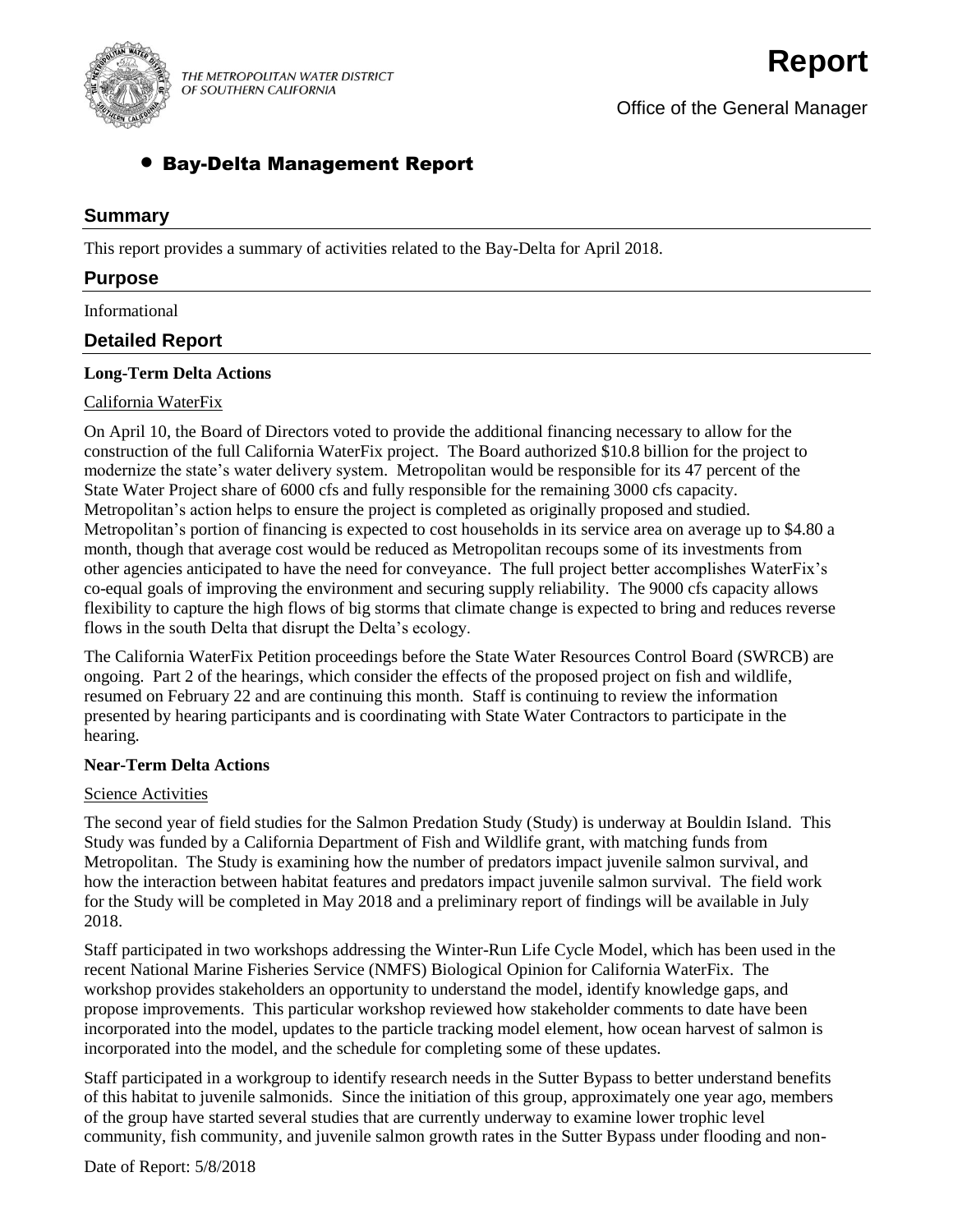# Board Report (Bay-Delta Management Report)

flooding conditions. Information from these studies will be presented at the Bay-Delta Science conference in September 2018.

Staff is participating in the Structured Decision Making Process for Scientific Management in the Bay-Delta, which is sponsored by the U.S. Bureau of Reclamation and the Delta Science Program. The objective of this effort is to develop a decision support tool to evaluate proposed Bay-Delta management options in a transparent manner. The process is facilitated by Dr. James Peterson of Oregon State University, and it includes consideration of actions to benefit Delta smelt and salmon. The April meeting focused on evaluation of existing decision support models for Delta smelt.

On April 6, staff participated in a workshop sponsored by the Delta Science Program to provide input on the update to the Delta Science Plan. The workshop discussion focused on the policy-science interface, modeling collaboration, integrated monitoring, and adaptive management. The Delta Science Program is expected to release a draft revised Delta Science Plan for public comment in the summer of 2018.

On April 9, staff met with scientists from San Francisco State University, ICF International, California Department of Fish and Wildlife, US Geological Society, and Resource Management Associates to coordinate our collective Longfin Smelt Prop 1 grant-funded projects. The group discussed new and developing analyses as well as publications.

Staff continued participation in the Collaborative Science and Adaptive Management Program, including participation on the Collaborative Adaptive Management Team (CAMT). In April, staff provided comments on the draft Delta Smelt Entrainment Study report. The study suggests that factors of water exports, hydrology, precipitation, and abundance correlate with Delta smelt salvage at the water projects Delta pumping plants. The study is organized in three parts, with Part 1 close to completion and ready for CAMT review. Parts 2 and 3 are still being reviewed by the Delta Smelt Scoping Team. Staff also worked with the CAMT salmon subcommittee to develop a comprehensive, long-term research strategy for salmonids in the Delta. To support this effort, the subcommittee is planning a two day in-person workshop to provide an opportunity for researchers and managers to share within and across their groups their science needs, endeavors, and challenges. The objective of the workshop is to facilitate coordinated investigation into the mechanisms behind juvenile salmonid survival to support the development of forecasting and other management-related decision support tools.

## **Delta Emergency Preparedness**

## Delta Flood Emergency Management Plan

The California Department of Water Resources (DWR) has modified the emergency response tool (ERT) to facilitate the analysis of proposed emergency response actions to respond to catastrophic levee failures in the Delta. The ERT has been modified to isolate the effectiveness of selected channels independent of others for conveyance to the export pumps. DWR is using the modified tool to evaluate use of south Delta channels to convey San Joaquin River flows to export facilities ahead of emergency freshwater pathway implementation. Staff will review the results of these studies, and the information will be included in the Delta Flood Emergency Management Plan (DFEMP). DWR is expected to announce the schedule for the completion of the DFEMP soon, after briefing their management.

## **Metropolitan Bay Delta Conservation Plan (BDCP) Expenditures**

The following is a summary of Metropolitan's cumulative BDCP expenditures updated for the quarter ending March 2018. Staff will continue to provide these on a quarterly basis in the Bay Delta Management Report.

## **Total (July 2005 – March 2018)**

| <b>BDCP</b> – Internal MWD      | Total Costs (12.75 yrs.) |
|---------------------------------|--------------------------|
| Labor & Benefits <sup>(1)</sup> | \$28.87M                 |
| <b>Professional Services</b>    | \$ 5.57M                 |